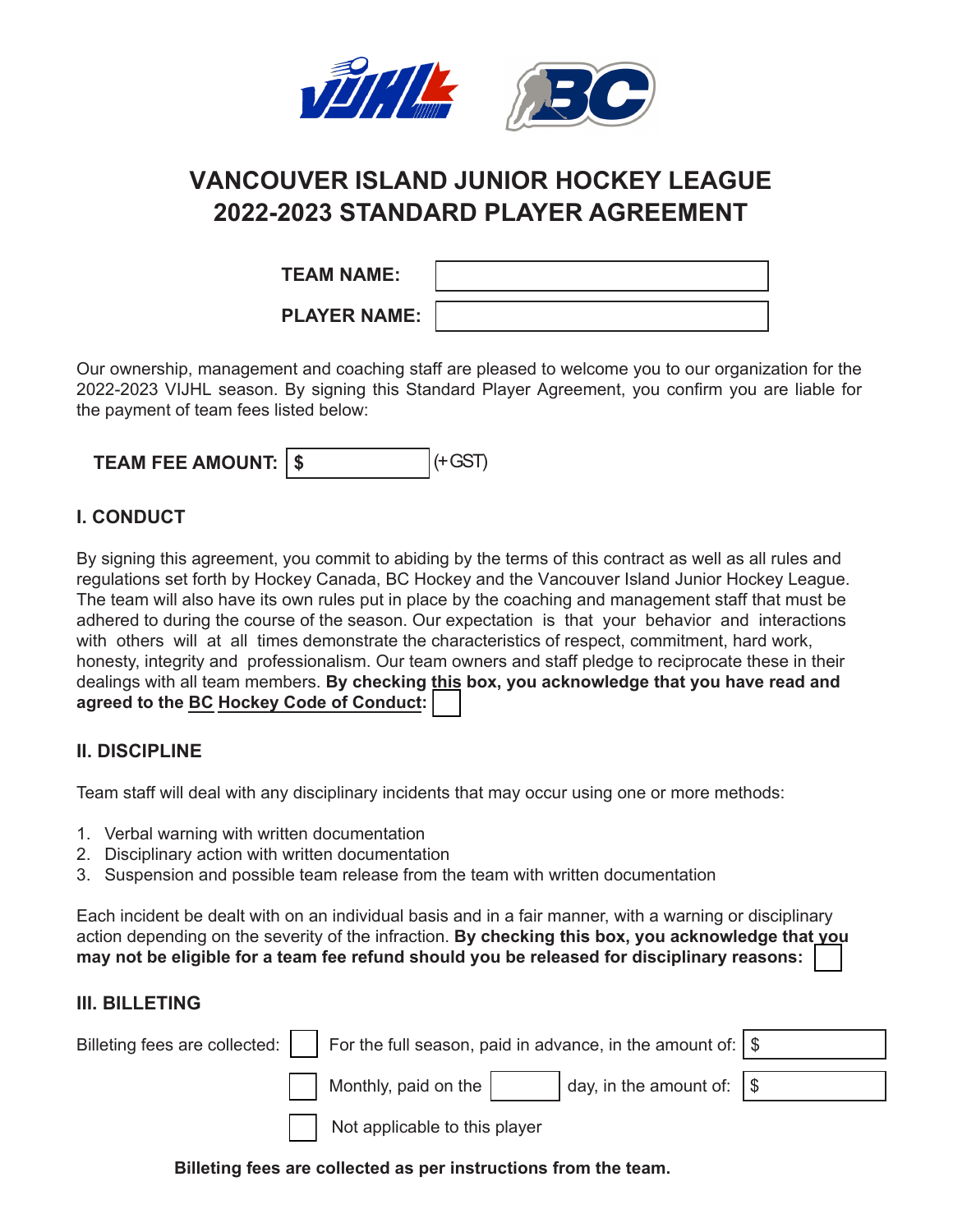#### **IV. TEAM FEES**

| The | team fee for the 2022-23 season is: |  |
|-----|-------------------------------------|--|
|     |                                     |  |

There is a non-refundable team amount of

**\$**  $\vert$  once the SPA is signed.

Players designated as imports (non-Canadian) will be required to pay an additional \$150.00 (including taxes) to cover the cost of out-of-country transfer fees. Canadian players requiring an out-of-branch transfer from a province other than B.C. will be required to pay an additional \$100.00 (including taxes).

| Team fees include equipment costs:     YES |  | <b>NO</b> , the equipment fee is: $ \$$ |  |  |
|--------------------------------------------|--|-----------------------------------------|--|--|
|--------------------------------------------|--|-----------------------------------------|--|--|

Team fees must be paid before the player plays in their first league game.

#### **V. REFUNDS**

In the event a player is released by management, the team fee is refundable as follows (less nonfundable amounts indentified plus and GST paid).

| <b>IF RELEASED BY</b>     | <b>REFUND %</b> |
|---------------------------|-----------------|
| August 15 to September 30 | 80%             |
| October 1 to October 31   | 60%             |
| November 1 to December 1  | 40%             |
| December 2 to January 10  | 20%             |
| After January 10          | No refund       |
|                           |                 |

#### **VI. EQUIPMENT**

All player equipment will be supplied by the player at their expense with the exception of the following:

| Helmet and full-face protection | Pair of hockey gloves       | Team hockey bag        |
|---------------------------------|-----------------------------|------------------------|
| Team track suit                 | Exercise t-shirt and shorts | Exercise bag           |
| Team hoodie                     | Practice jersey             | Pant shell             |
| Home and away game jerseys      | Home and away socks         | Pair of practice socks |
| Other:                          | Other:                      | Other:                 |

The player may keep the following items at the end of the season:

| Helmet and full-face protection | Pair of hockey gloves       | Team hockey bag        |
|---------------------------------|-----------------------------|------------------------|
| Team track suit                 | Exercise t-shirt and shorts | Exercise bag           |
| Team hoodie                     | Practice jersey             | Pant shell             |
| Home and away game jerseys      | Home and away socks         | Pair of practice socks |
| Other:                          | Other:                      | Other:                 |

If a player leaves the team prior to the end of the season for any reason, all items must be returned in good condition unless otherwise agreed upon by management. The cost of any items that cannot be returned to the team are considered a non-refundable cost and will be deducted from any refund amount.